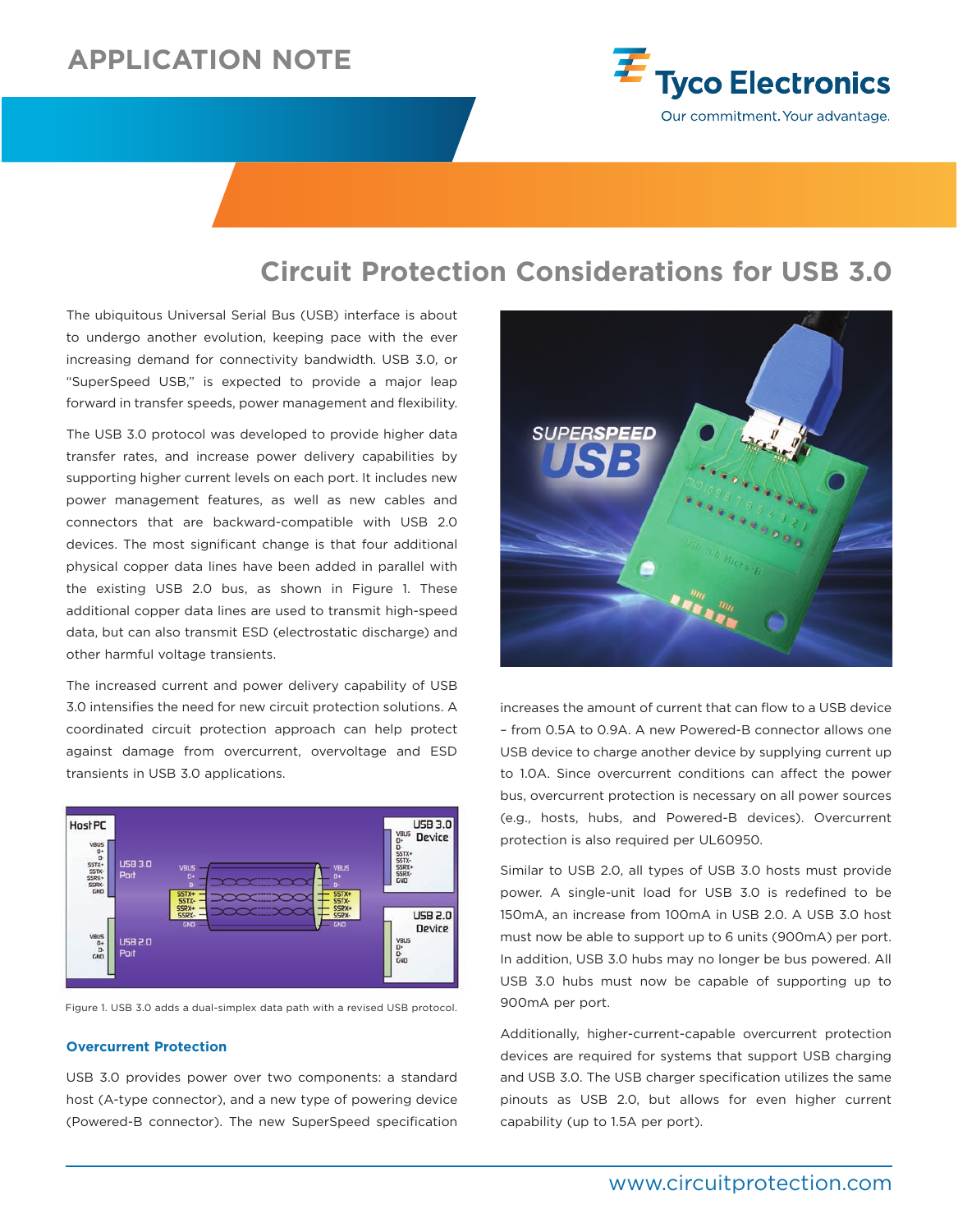Finally, USB 3.0 defines a new Powered-B connector, whose principal benefit is enhanced portability. The Powered-B connector allows the elimination of USB cables and extra power supplies. Using a Powered-B connector, a USB device can now power another USB device. By providing two extra contacts, the new connector enables a power supplier (with a Powered-B receptacle) to provide up to 5V +/-10%, 1000mA of current to another device (with a Powered-B plug). For example, a printer can power-up a wireless adapter, thus eliminating the need for a wired USB connection.

PolySwitch polymeric positive temperature coefficient (PPTC) devices provide a cost-effective solution for USB overcurrent protection in all of these applications. PPTC devices can be used for current limiting in USB 3.0 host applications, USB 3.0 hub applications, USB charging applications, and USB 3.0 Powered-B applications. As shown in Figure 2, installing a

### **Overvoltage Protection on USB Power Ports**

Although USB defines the power bus, this does not eliminate the risk associated with overvoltage events. Overvoltage events can be caused by a variety of fault conditions, including user error, poorly regulated third-party power supplies, hot disconnect events, and inductive transients – to name a few. The interfaces and charging systems may also generate negative voltages, resulting in damage to unprotected peripherals. Although the USB 2.0 power supplies are specified to 5V +/-5%, many highvolume systems using USB 2.0 interfaces are designed to withstand 16V and even 28V (continuous).

Because USB 3.0 increases normal operating current and current limits, overvoltage protection devices designed for traditional 0.5A ports may be inadequate for the new USB 3.0 specification of 0.9A per port. If a 0.9A host disconnects, high-voltage inductive spikes can be generated that may negatively affect the devices left on the bus. A well-designed bus will absorb these spikes, thereby protecting devices from exposure to them.

Internal testing by Tyco Electronics demonstrates that transients caused by hot connect and disconnect, although very short, can exceed levels from 16-24V. Internal testing has also identified third-party chargers whose open circuit voltage significantly exceeds the 5V +/-5% USB requirements, which can pose a threat to sensitive electronic equipment. Placing overvoltage protection devices, such as Tyco Electronics' PolyZen polymer-protected Zener diode devices on the power inputs of all USB powered devices, specifically on the VBUS port, can help protect against damage caused by overvoltage events.

PolySwitch device on the VBUS port of a USB power source limits current in the event of a short circuit, prevents overcurrent damage caused by a sudden short circuit downstream, and helps achieve UL60950 compliance. Additionally, six Tyco Electronics PESD devices on the USB power source provide low-capacitance ESD protection in a small footprint package.



Figure 2. Coordinated host-side protection solution.

For USB 3.0 devices, the PolyZen device can be placed on the VBUS of the USB input port, the DPWR port of Powered-B plugs, and the barrel jack power port and VBUS input of USB hub devices.

It should be noted that USB 3.0 will not support bus-powered hubs and will only support self-powered hubs. A power source is now needed to power-up all ports of the hub in USB 3.0 applications. If a DC power connector is used at the input to the hub, a circuit protection device may be warranted to help protect the hub electronics from damage caused by overvoltage events, from an unregulated or incorrect supply, reverse voltage, or voltage transients.

Figure 3 shows how installing a PolyZen device on the VBUS and six PESD devices on a typical USB circuit can help provide a coordinated overvoltage solution.



Figure 3. Coordinated device-side protection solution.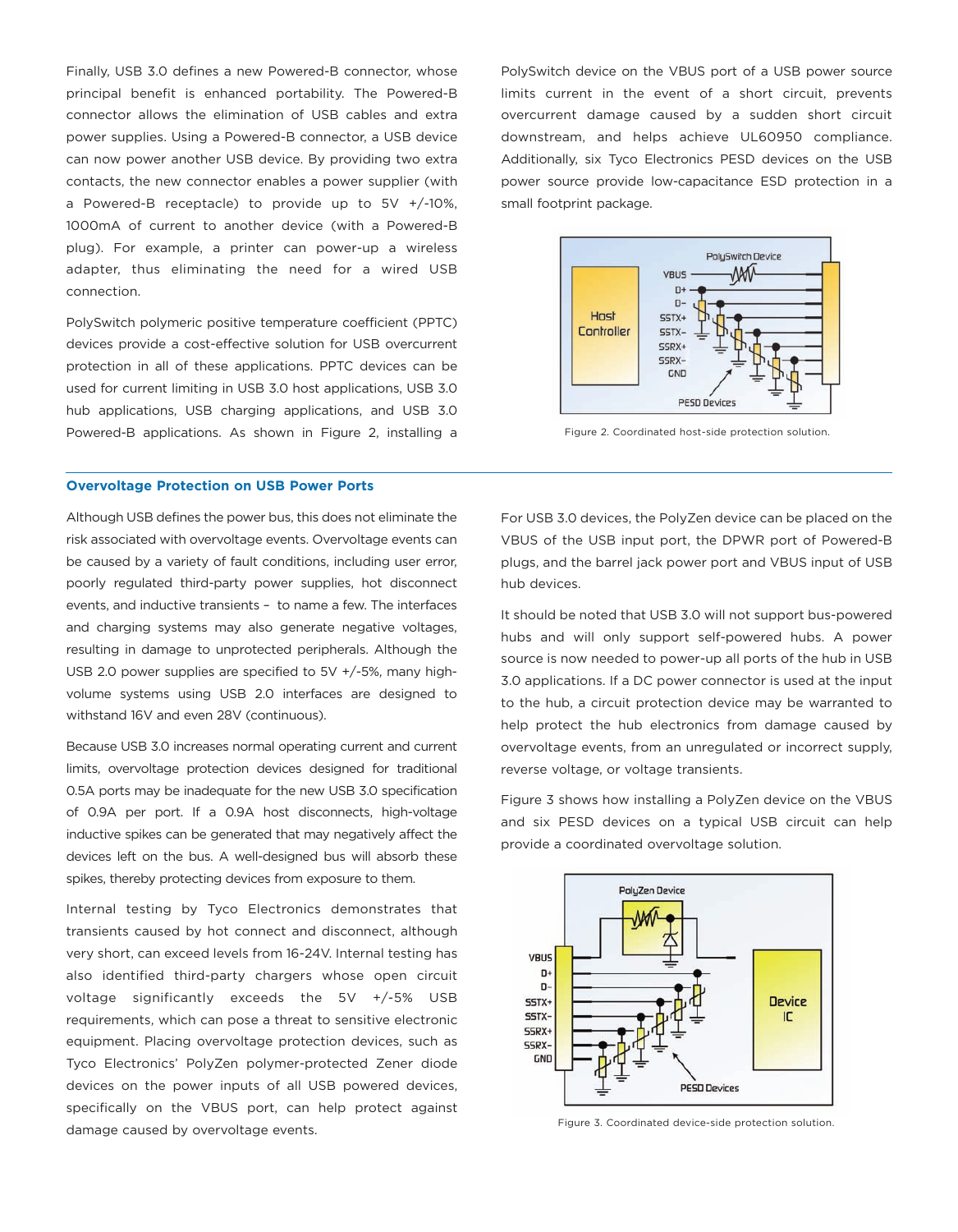## **ESD Protection**

Overvoltage transients are often the result of ESD and may occur on the power bus as well as the data lines. Although modern ICs are protected up to 2,000V, a human body can easily build up static charge that ranges up to 25,000V. In I/O port protection applications, a very-low-capacitance ESD device with fast clamping and recovery response is required on the data lines.

The existing USB 2.0 protocol allows for data transfer rates of up to 480Mbps and supports plug-and-play, hot-swappable installation and operation. In comparison, the USB 3.0 specification allows for data transfer rates of up to 5Gbps, with fall-back support for the lower-speed USB 2.0 specification.

USB 3.0 adds four new pins to the connector to support the new SuperSpeed interface: USB3\_TX (differential pair) and USB3\_RX (differential pair), as shown in Figure 4.

The SuperSpeed interface of USB 3.0 requires lowercapacitance ESD protection than that of USB 2.0. Adding verylow-capacitance PESD devices can help minimize insertion loss in order to meet eye diagram requirements of USB 3.0. With a typical capacitance of 0.2pF, and flat insertion loss to >6GHz, PESD devices are capable of supporting USB 3.0 application requirements and handling numerous ESD transients.

Compared to most traditional MLV (multilayer varistor) or TVS (transient voltage suppression) diode technologies, PESD devices provide lower capacitance, and their low-trigger and low-clamping voltage also helps protect sensitive electronic components. The devices are applicable for ESD protection on both USB 2.0's highspeed D+ and D- signal lines and USB 3.0 SuperSpeed signal lines. Adding PESD devices to the circuit protection scheme yields protection levels that meet the specifications of IEC61000-4-2, which specifies 8kV (typ)/15kV (max) for contact mode and 15kV (typ)/25kV (max) for air discharge mode.



Figure 4. The new SuperSpeed interface lines (red) and the legacy USB interface lines (white).

## **Coordinated Circuit Protection**

A coordinated protection scheme can be used to enhance protection against high-current, high-voltage and ESD transients in USB applications. Figures 5, 6, 7a and 7b illustrate the circuit protection devices that are suitable for USB 2.0, USB 3.0 and Powered-B connector designs.



Figure 5. A coordinated circuit protection approach for USB 2.0.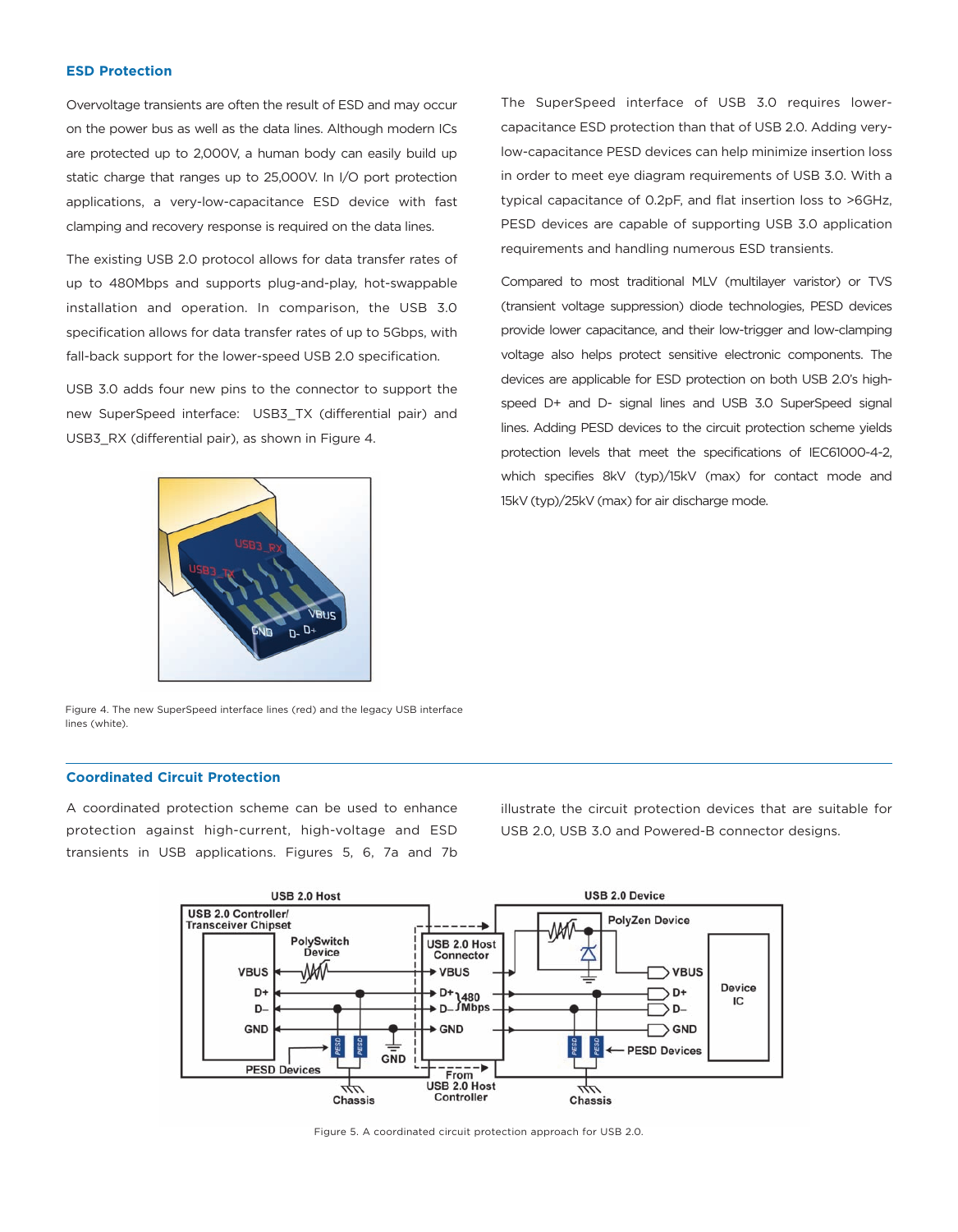

Figure 6. A coordinated circuit protection approach for USB 3.0.



Figure 7a - Bus-powered device with Powered-B plug (e.g., Standard Wireless Modem).



Figure 7b - Battery-powered device charged from DPWR pins and supplying power through VBUS.

## **Device Recommendations**

PolySwitch overcurrent protection devices help designers meet the new high-current requirements of the USB 3.0 specification and provide a simple, space-saving currentlimiting solution. PESD devices provide the low capacitance (typically 0.2pF) required for high-speed data transmission applications, and are available in the electronics industry's

most popular form factors. PolyZen devices offer designers the simplicity of a traditional clamping diode while obviating the need for significant heat sinking in the event of sustained overvoltage. This single device helps provide protection against damage caused by the use of improper power supplies, voltage transients, and other user-generated errors.